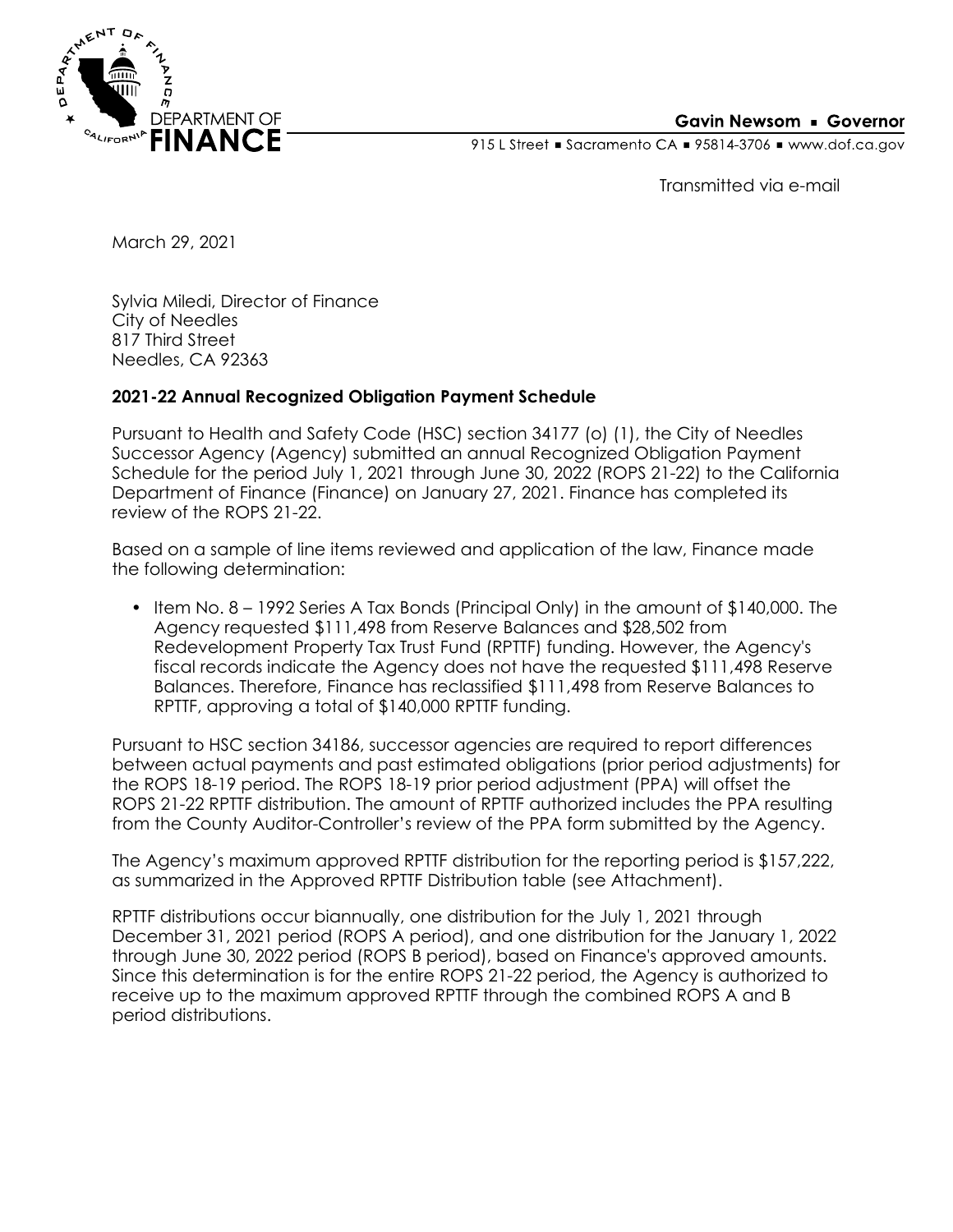Sylvia Miledi March 29, 2021 Page 2

Except for the adjusted item, Finance does not object to the remaining items listed on the ROPS 21-22. If the Agency disagrees with our determination with respect to any items on the ROPS 21-22, except items which are the subject of litigation disputing our previous or related determinations, the Agency may request a Meet and Confer within five business days from the date of this letter. The Meet and Confer process and guidelines are available on our website:

[http://dof.ca.gov/Programs/Redevelopment/Meet\\_And\\_Confer/](http://dof.ca.gov/Programs/Redevelopment/Meet_And_Confer/) 

The Agency must use the RAD App to complete and submit its Meet and Confer request form.

Absent a Meet and Confer, this is our final determination regarding the obligations listed on the ROPS 21-22. This determination only applies to items when funding was requested for the 12-month period. If a determination by Finance in a previous ROPS is currently the subject of litigation, the item will continue to reflect the determination until the matter is resolved.

The ROPS 21-22 form submitted by the Agency and this determination letter will be posted on our website:

<http://dof.ca.gov/Programs/Redevelopment/ROPS/>

This determination is effective for the ROPS 21-22 period only and should not be conclusively relied upon for future ROPS periods. All items listed on a future ROPS are subject to Finance's review and may be adjusted even if not adjusted on this ROPS or a preceding ROPS. The only exception is for items that have received a Final and Conclusive determination from Finance pursuant to HSC section 34177.5 (i). Finance's review of Final and Conclusive items is limited to confirming the scheduled payments as required by the obligation.

The amount available from the RPTTF is the same as the amount of property tax increment available prior to the enactment of the redevelopment dissolution law. Therefore, as a practical matter, the ability to fund the items on the ROPS with property tax increment is limited to the amount of funding available to the Agency in the RPTTF.

Please direct inquiries to Anna Kyumba, Supervisor, or Michael Barr, Staff, at (916) 322-2985.

Sincerely,

Chemp & McConnex

**JUENNIFER WHITAKER** Program Budget Manager

Linda Santillano, Chief Deputy, Property Tax, San Bernardino County cc: Barbara Dileo, Senior Accountant, City of Needles